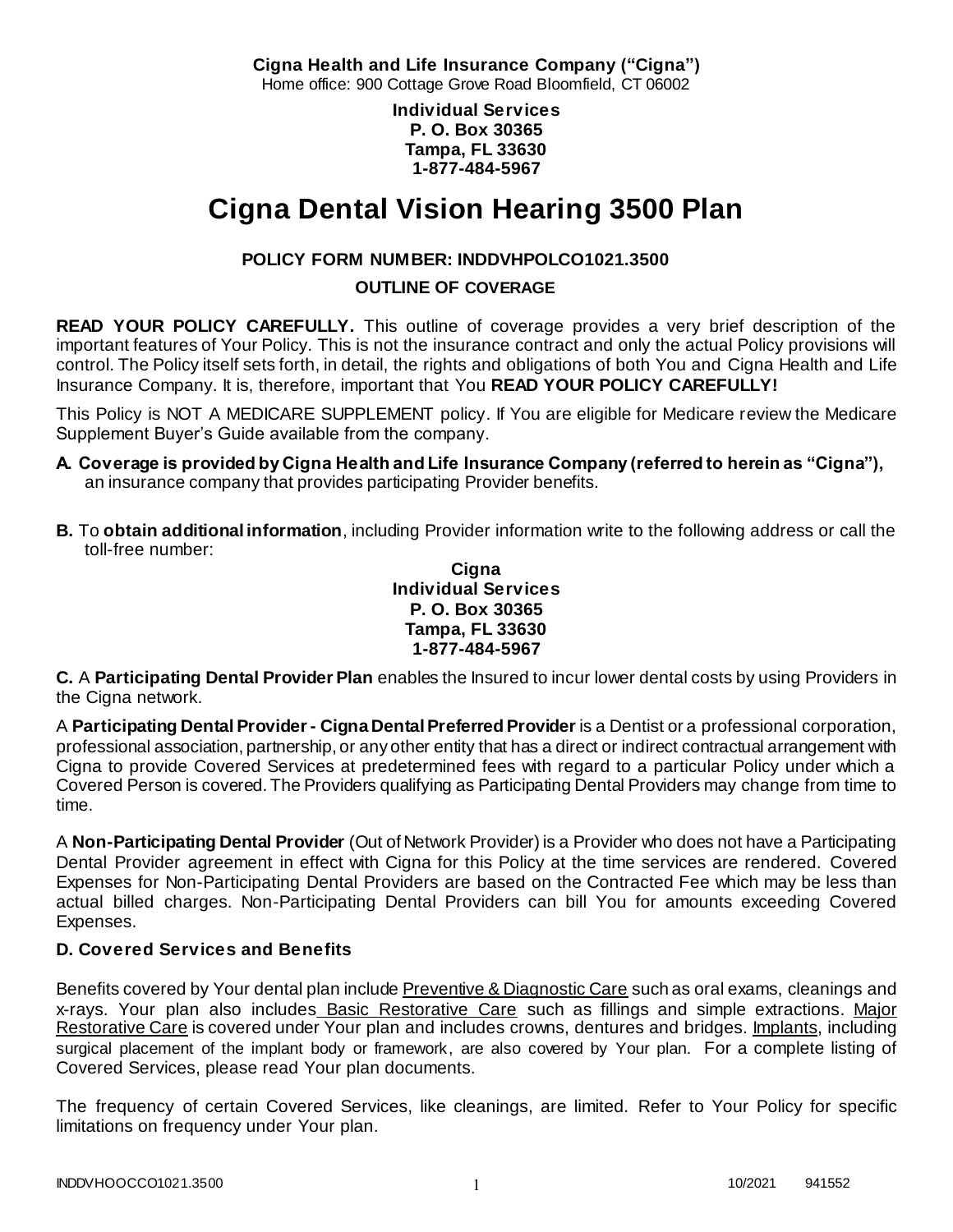#### **Schedule of Benefits (Who Pays What)**

The benefits outlined in the table below show the payment percentages for Covered Expenses **AFTER** any applicable Deductibles have been satisfied unless otherwise stated.

# **CIGNA DENTAL, VISION, AND HEARING INSURANCE** *The Schedule*

#### **For You and Your Dependents**

#### **The Schedule – Dental Benefits**

If You select a Participating Dental Provider, Your cost will be less than if You select a Non-Participating Dental Provider.

#### **Emergency Services**

The Benefit Percentage payable for Emergency Services charges made by a Non-Participating Dental Provider is the same Benefit Percentage as for Participating Dental Provider Charges. Dental Emergency services are required immediately to either alleviate pain or to treat the sudden onset of an acute dental condition. These are usually minor procedures performed in response to serious symptoms, which temporarily relieve significant pain, but do not effect a definitive cure, and which, if not rendered, will likely result in a more serious dental or medical complication.

#### **Dental Deductibles**

Dental Deductibles are expenses to be paid by You or Your Dependent. Dental Deductibles are in addition to any Coinsurance. Once the Dental Deductible maximum in The Schedule has been reached You and Your family need not satisfy any further dental deductible for the rest of that year.

#### **Participating Dental Provider Payment**

Participating Dental Provider services are paid based on the Contracted Fee agreed upon by the provider and Cigna.

**Non-Participating Dental Provider Payment** Non-Participating Dental Provider services are paid based on the Contracted Fee.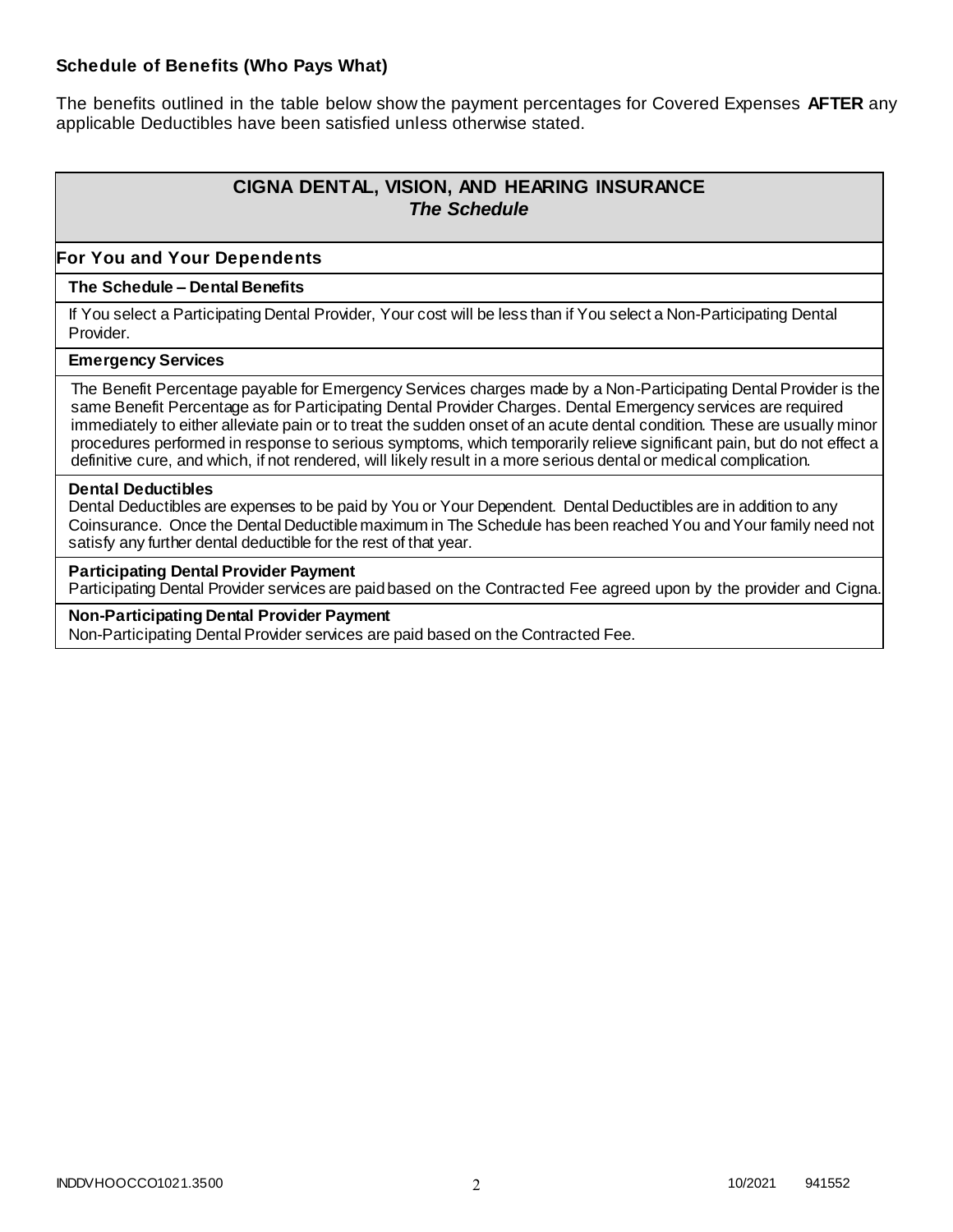| DENTAL BENEFIT HIGHLIGHTS                                                                                                                                                                                                                                                 |                                                  |
|---------------------------------------------------------------------------------------------------------------------------------------------------------------------------------------------------------------------------------------------------------------------------|--------------------------------------------------|
| Classes I, II, III, IX<br><b>Calendar Year Maximum</b>                                                                                                                                                                                                                    | \$2,500 per person                               |
| <b>Class IX Lifetime Maximum</b>                                                                                                                                                                                                                                          | \$2,000 per person                               |
| <b>Calendar Year Dental Deductible</b>                                                                                                                                                                                                                                    |                                                  |
| Individual                                                                                                                                                                                                                                                                | \$100 per person                                 |
|                                                                                                                                                                                                                                                                           | Not Applicable to Class I                        |
| <b>Class I</b>                                                                                                                                                                                                                                                            | The Percentage of Covered Expenses the Plan Pays |
| Preventive Care<br>Oral Exams<br>Routine Cleanings<br>Routine X-rays<br>Non-Routine X-rays<br><b>Fluoride Application</b><br><b>Sealants</b><br>Space Maintainers (non-orthodontic)<br>Emergency Care to Relieve Pain                                                     | 100%                                             |
| <b>Class II</b>                                                                                                                                                                                                                                                           | The Percentage of Covered Expenses the Plan Pays |
| <b>Basic Restorative</b><br>Fillings<br>Surgical Extraction of Impacted Teeth<br>Oral Surgery, Simple Extractions<br>Relines, Rebases, and Adjustments<br>Repairs - Bridges, Crowns, and Inlays<br>Repairs - Dentures                                                     | 80% after dental deductible                      |
| <b>Class III</b>                                                                                                                                                                                                                                                          | The Percentage of Covered Expenses the Plan Pays |
| <b>Major Restorative</b><br>Crowns / Inlays / Onlays<br>Root Canal Therapy / Endodontics<br><b>Minor Periodontics</b><br><b>Major Periodontics</b><br>Oral Surgery, All Except Simple Extractions<br>Prosthesis Over Implant<br>Anesthetics<br>Dentures<br><b>Bridges</b> | 50% after dental deductible                      |
| <b>Class IX</b>                                                                                                                                                                                                                                                           | The Percentage of Covered Expenses the Plan Pays |
| Implants                                                                                                                                                                                                                                                                  | 50% after plan deductible                        |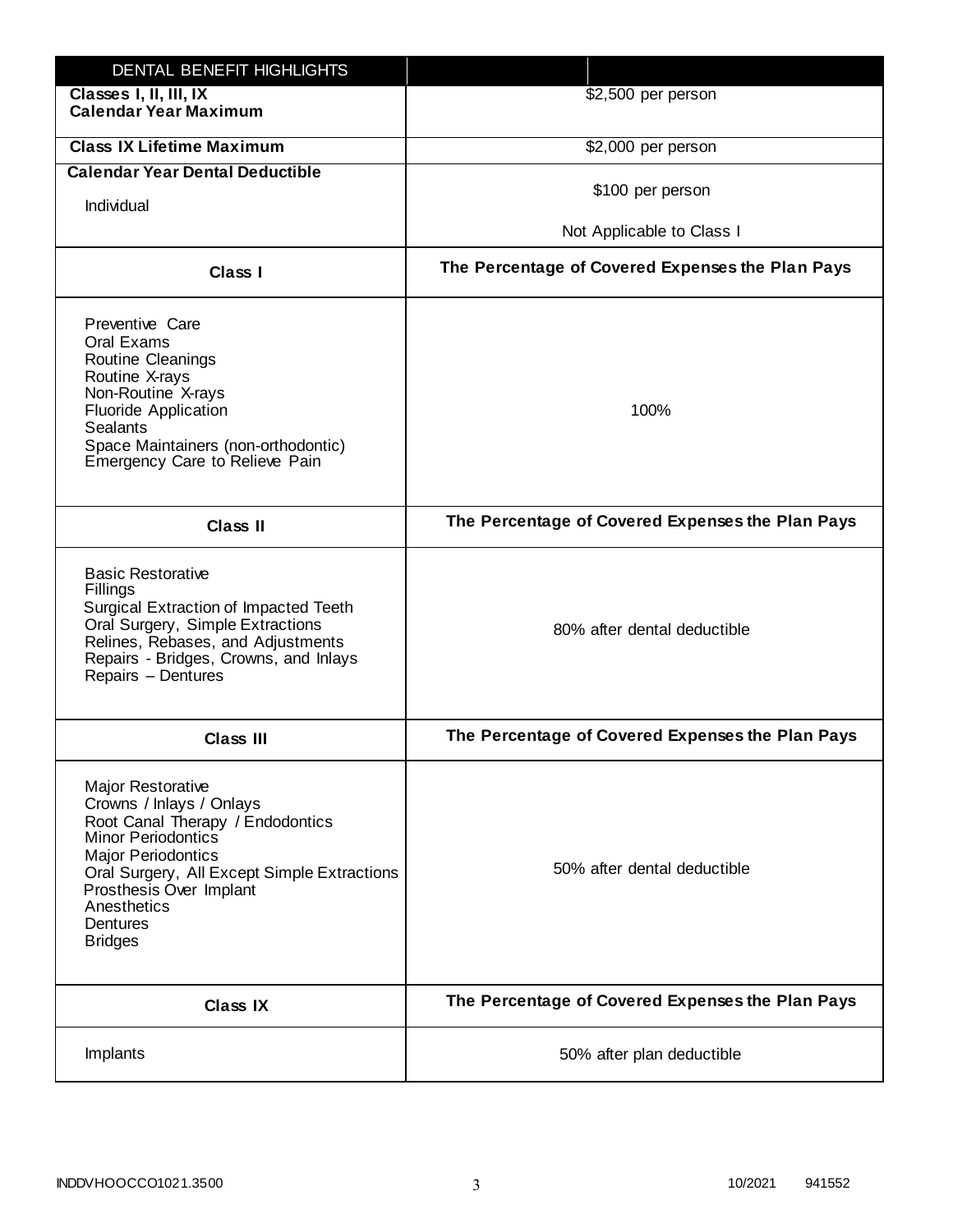| The Schedule - Vision Benefits                                                                  |                                                                                          |
|-------------------------------------------------------------------------------------------------|------------------------------------------------------------------------------------------|
| <b>VISION BENEFIT HIGHLIGHTS</b>                                                                |                                                                                          |
| Eye Examinations, including refraction                                                          | The plan pays 90% of expenses, not to exceed a \$100 calendar<br>year maximum per person |
| Materials (corrective eyeglasses or contact<br>lenses, including fittings and follow-up visits) | \$300 calendar year maximum per person                                                   |

| The Schedule - Hearing Benefits                             |                                        |
|-------------------------------------------------------------|----------------------------------------|
| <b>HEARING BENEFIT HIGHLIGHTS</b>                           |                                        |
| <b>Hearing Examinations</b>                                 | \$50 calendar year maximum per person  |
| Materials (Hearing Aids, including fittings<br>and repairs) | \$700 calendar year maximum per person |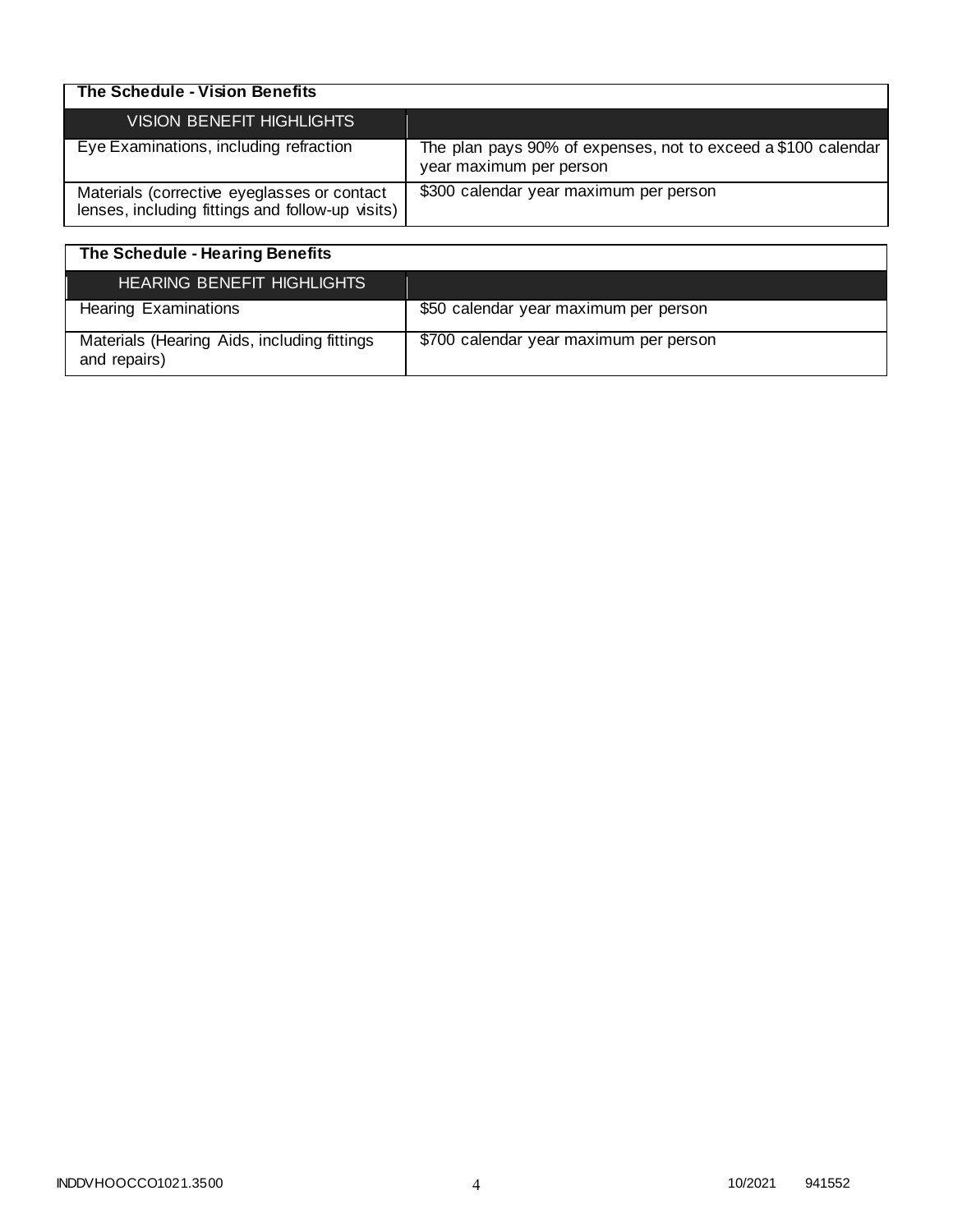# **Waiting Periods**

A Covered Person may access their dental, vision, and hearing benefit insurance once he or she has satisfied the following waiting periods:

- There is no waiting period for Class I or II dental benefits or for vision and hearing benefits.
- After 6 consecutive months of coverage dental benefits will increase to include the list of Class III procedures.
- After 12 consecutive months of coverage dental benefits will increase to include the list of Class IX procedures.

# **Missing Teeth Limitation**

There is no payment for replacement of teeth that are missing when a person first becomes insured. This payment limitation no longer applies after 24 months of continuous coverage.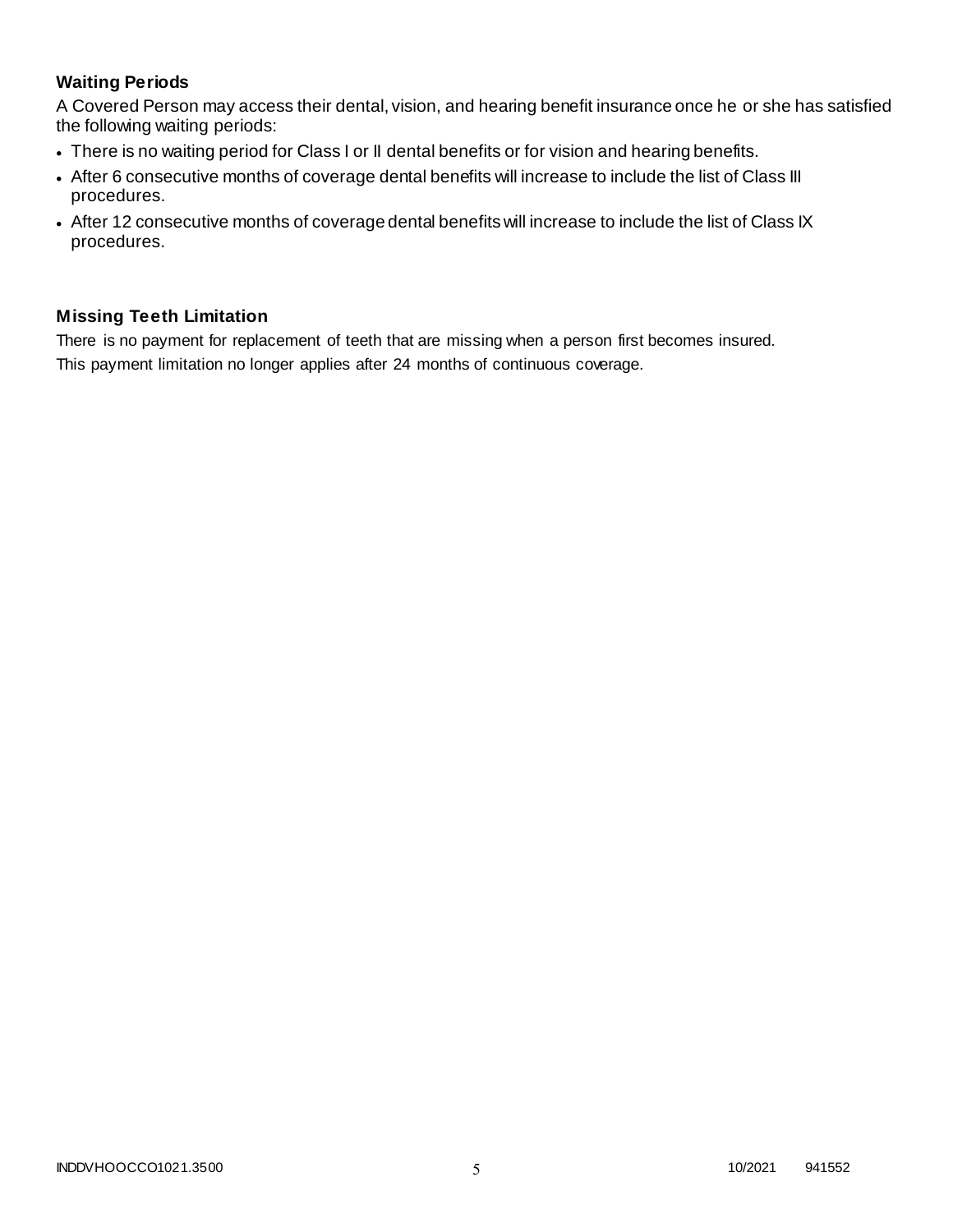# **E. Insured's Financial Responsibility**

The Insured is responsible for paying the monthly or quarterly premium on a timely basis. The Insured is also responsible to pay Providers for charges that are applied to the Deductibles, Coinsurance, and any amounts charged by Non-Participating Dental Providers in excess of the Contracted Fee. In addition, any charges for Medically Necessary and/or Dentally Necessary items that are excluded under the Policy are the responsibility of the Insured.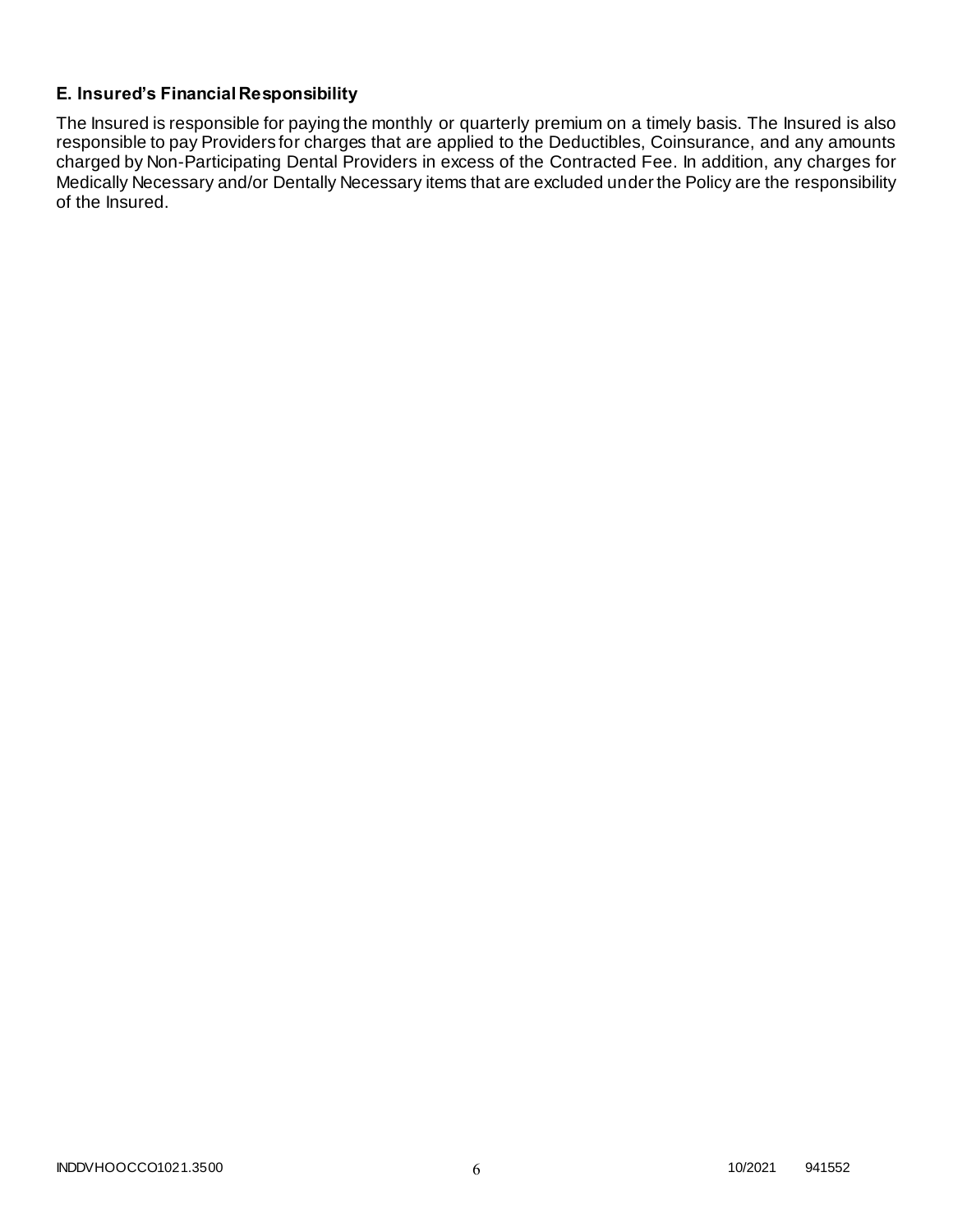# **F. Limitations/Exclusions (What is Not Covered)**

# **Expenses Not Covered**

Covered Expenses will not include, and no payment will be made for:

- procedures which are not included in the list of Covered Dental Services, Covered Vision Services, or Covered Hearing Services;
- cone beam imaging;
- instruction for plaque control, oral hygiene and diet;
- core build-ups;
- veneers;
- precious or semi-precious metals for crowns, bridges and abutments;
- restoration of teeth which have been damaged by erosion, attrition or abrasion;
- bite registrations; precision or semi-precision attachments; or splinting;
- orthodontic treatment, except for the treatment of cleft lip and cleft palate;
- general anesthesia or intravenous sedation, when used for the purposes of anxiety control or patient management is not covered; may be considered only when medically or dentally necessary and when in conjunction with covered complex oral surgery;
- athletic mouth guards;
- services performed solely for cosmetic reasons;
- personalization or decoration of any dental device or dental work;
- replacement of an appliance per benefit guidelines;
- services that are medical in nature;
- services and supplies received from a hospital;
- prescription drugs;
- plano lenses;
- VDT (video display terminal)/computer eyeglass benefit;
- medical or surgical treatment of the eyes;
- any type of corrective vision surgery, including LASIK surgery, radial ketatonomy (RK), automated lamellar keratoplasty (ALK), or conductive keratoplasty (CK);
- Orthoptic or vision training and any associated supplemental testing;
- any eye examination, or any corrective eyewear, required by an employer as a condition of employment;
- safety eyewear;
- sub-normal vision aids or non-prescription lenses;
- Magnification or low vision aids not shown as covered in the Schedule of Vision Coverage;
- Assistive Listening Devices (ALDs);
- medical and/or surgical treatment of the internal or external structures of the ear, including but not limited to Cochlear implants;
- Hearing Aids not prescribed by a Licensed Hearing Care Professional;
- ear protective devices or plugs;
- Hearing Aids maintenance/service contracts, ear molds and other miscellaneous repairs;
- Hearing Aids purchased online or over the counter (OTC); or
- Disposable Hearing Aids.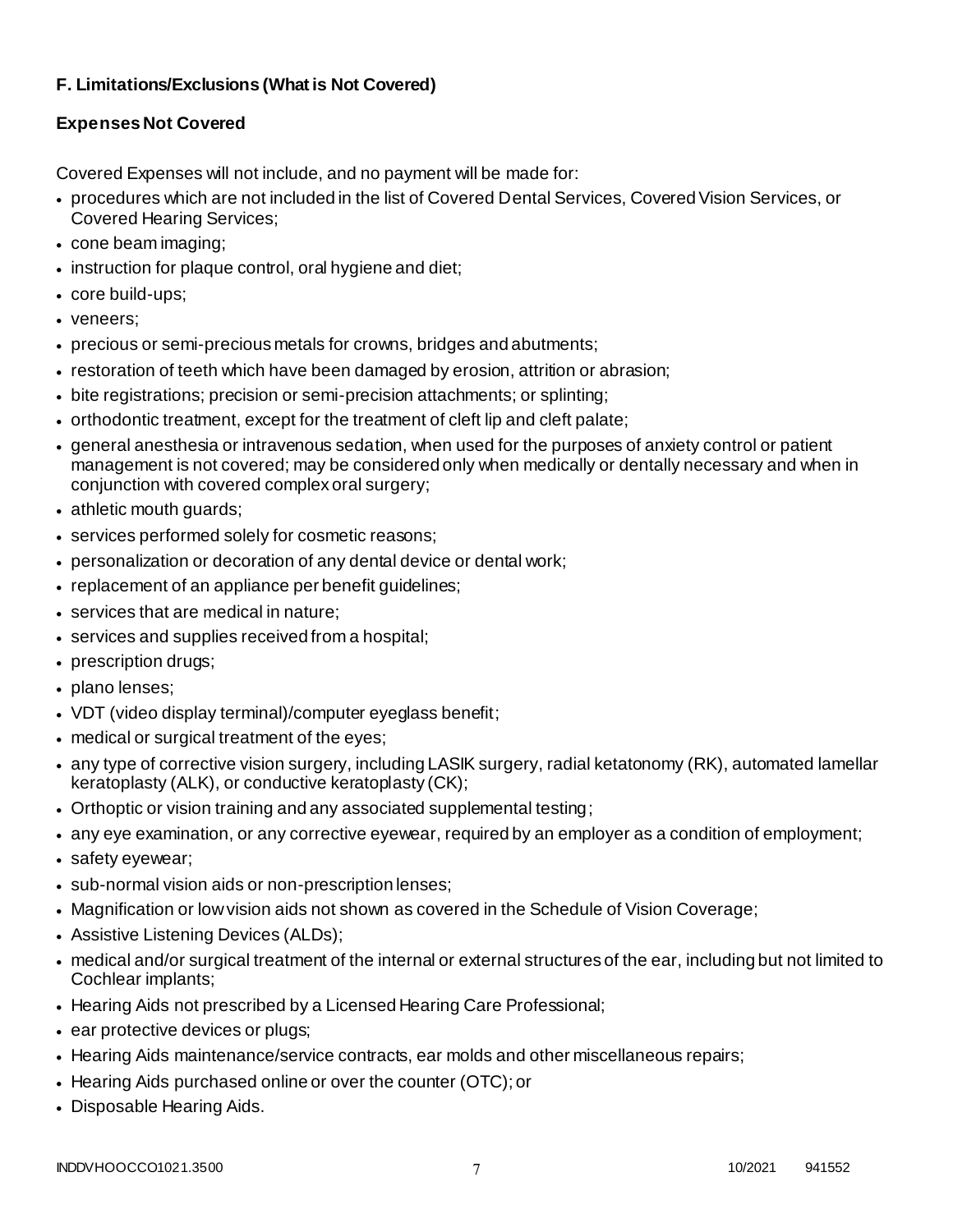### **General Limitations**

No payment will be made for expenses incurred for You or any one of Your Dependents:

- For services not specifically listed as Covered Services in this Policy;
- For services or supplies that are not Medically Necessary;
- For services received before the Effective Date of coverage;
- For services received after coverage under this Policy ends;
- For services for which You have no legal obligation to pay or for which no charge would be made if You did not have insurance coverage;
- For Professional services or supplies received or purchased directly or on Your behalf by anyone, including a Provider, from any of the following:
	- Yourself or Your employer;
	- a person who lives in the Covered Person's home, or that person's employer;
	- a person who is related to the Covered Person by blood, marriage or adoption, or that person's employer;
- for or in connection with an Injury arising out of, or in the course of, any employment for wage or profit;
- for or in connection with a Sickness which is covered under any workers' compensation or similar law;
- for charges made by a Hospital owned or operated by or which provides care or performs services for, the United States Government, if such charges are directly related to a condition which occurred while serving in the military or an associated auxiliary unit;
- services or supplies received due to an act of war, declared or undeclared while serving in the military or an associated auxiliary unit;
- to the extent that payment is unlawful where the person resides when the expenses are incurred;
- for charges which the person is not legally required to pay;
- for charges which would not have been made if the person had no insurance;
- to the extent that billed charges exceed the rate of reimbursement as described in the Schedule;
- for charges for unnecessary care, treatment or surgery;
- to the extent that You or any of Your Dependents is in any way paid or entitled to payment for those expenses by or through a public program, other than Medicaid;
- for or in connection with experimental procedures or treatment methods not approved by the American Dental Association or the appropriate dental specialty society;
- Procedures that are a covered expense under any other plan which provides dental, vision, or hearing benefits;
- To the extent that benefits are paid or payable for those expenses under the mandatory part of any auto insurance policy written to comply with a "no-fault" insurance law or an uninsured motorist insurance law. Cigna will take into account any adjustment option chosen under such part by You or any one of Your Dependents.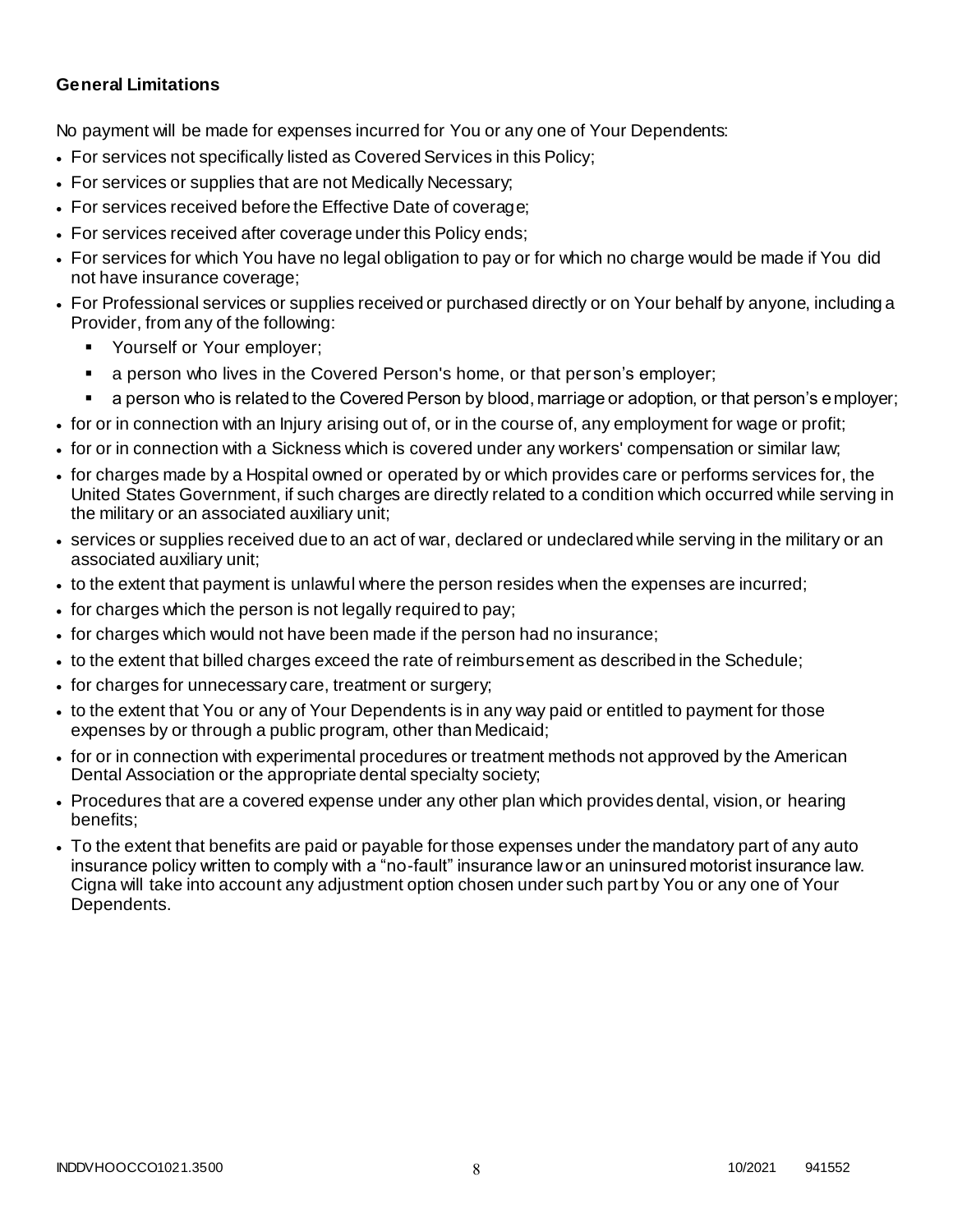### **G. Predetermination of Dental Benefits Program**

Predetermination of Benefits is a voluntary review of a Dentist's proposed treatment plan and expected charges. It is not preauthorization of service and is not required.

The treatment plan should include supporting pre-operative x-rays and other diagnostic materials as requested by Cigna's dental consultant. If there is a change in the treatment plan, a revised plan should be submitted.

Cigna will determine covered dental expenses for the proposed treatment plan. If there is no Predetermination of Benefits, Cigna will determine covered dental expenses when it receives a claim.

Review of proposed treatment is advised whenever extensive dental work is recommended when charges exceed **\$500**.

Predetermination of Benefits is not a guarantee of a set payment. Payment is based on the services that are actually delivered and the coverage in force at the time services are completed.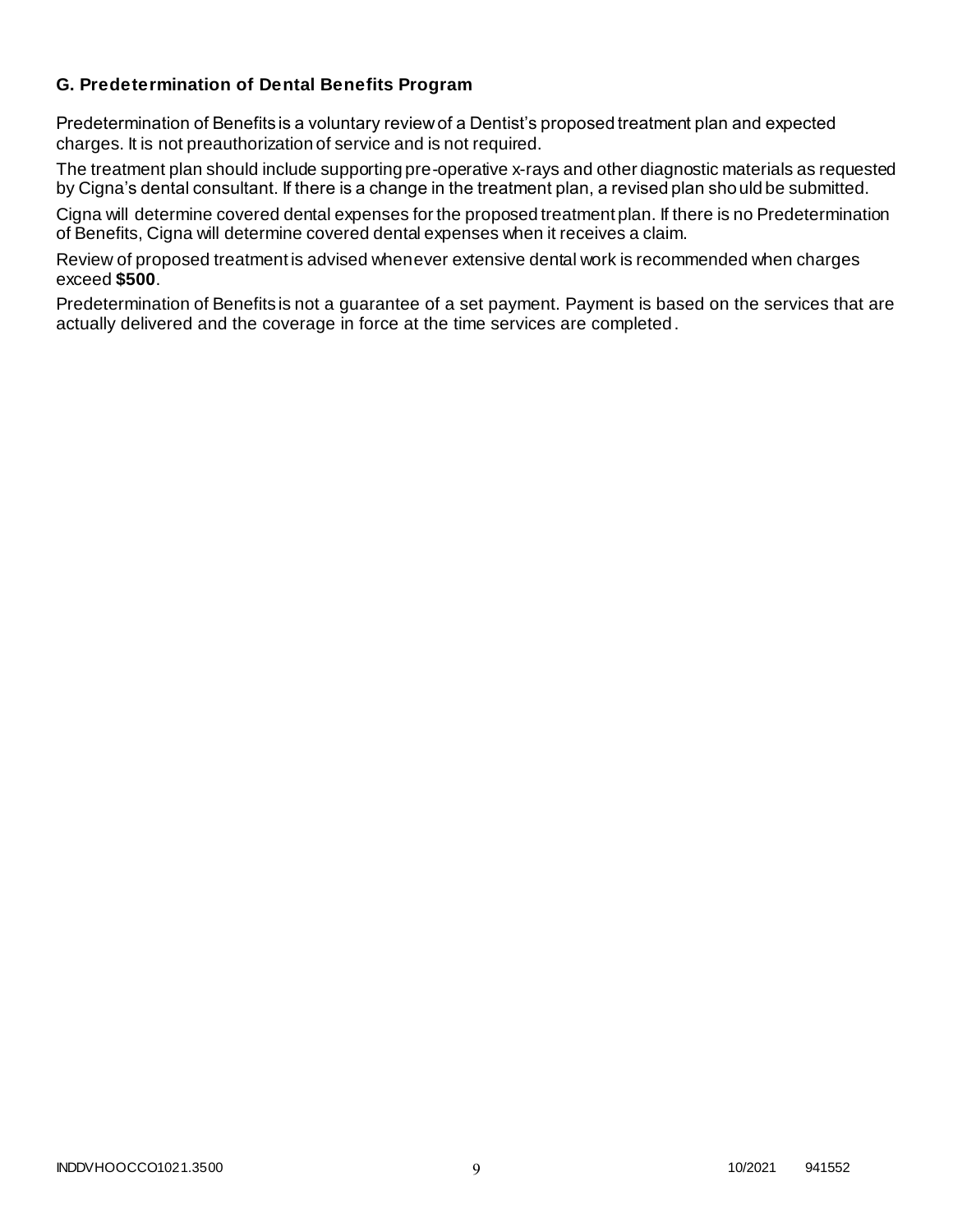### **H. General Provisions**

# **APPEALS AND COMPLAINTS**

For the purposes of this section, any reference to "You," "Your" or "Yourself" also refers to a representative or provider designated by You to act on Your behalf, unless otherwise noted.

We want You to be completely satisfied with the care You receive. That is why We have established a process for addressing Your concerns and solving Your problems.

#### **Start with Member Services**

We are here to listen and help. If You have a concern regarding a person, a ser vice, the quality of care, or contractual benefits, You can call Our toll-free number and explain Your concern to one of Our Customer Service representatives. You can also express that concern in writing. Please call or write to Us at the following:

Customer Services Toll-Free Number or address on mycigna.com, explanation of benefits or claim form

We will do Our best to resolve the matter on Your initial contact. If We need more time to review or investigate Your concern, We will get back to You as soon as possible, but in any case within 30 days. If You are not satisfied with the results of a coverage decision, You can start the appeals procedure.

#### **Appeals Procedure**

Cigna has a two step appeals procedure for coverage decisions. To initiate an appeal, You must submit a request for an appeal in writing within 365 days of receipt of a denial notice. You should state the reason why You feel Your appeal should be approved and include any information supporting Your appeal. If You are unable or choose not to write, You may ask to register Your appeal by telephone. Call or write to Us at the toll-free number or address on Your Benefit Identification card, explanation of benefits or claim form.

#### **Level One Appeal**

Your appeal will be reviewed and the decision made by someone not involved in the initial decision. Appeals involving Medical Necessity or clinical appropriateness will be considered by a health care professional.

For level one appeals, We will respond in writing with a decision within 30 calendar days after We receive an appeal for a postservice coverage determination. If more time or information is needed to make the determination, We will notify You in writing to request an extension of up to 15 calendar days and to specify any additional information needed to complete the review.

If You are not satisfied with Our level-one appeal decision, You may request a level-two appeal.

#### **Level Two Appeal**

If You are dissatisfied with Our level one appeal decision, You may request a second review. To start a level two appeal, follow the same process required for a level one appeal.

Most requests for a second review will be conducted by the Appeals Committee, which consists of at least three people. Anyone involved in the prior decision may not vote on the Committee. For appeals involving Medical Necessity or clinical appropriateness, the Committee will consult with at least one Dentist reviewer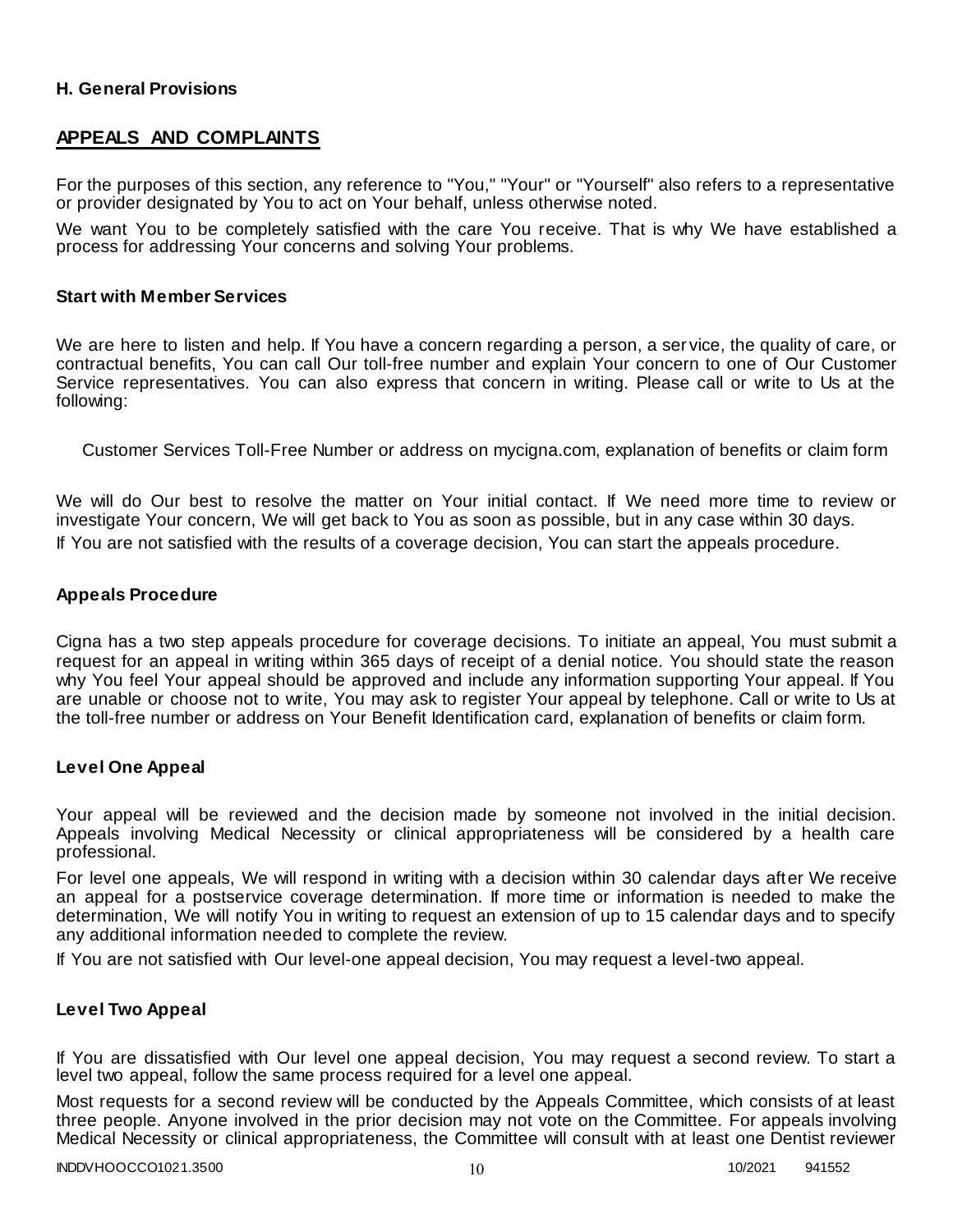in the same or similar specialty as the care under consideration. You may present Your situation to the Committee in person or by conference call.

For level two appeals We will acknowledge in writing that We have received Your request and schedule a Committee review. For postservice claims, the Committee review will be completed within 30 calendar days. If more time or information is needed to make the determination, We will notify You in writing to request an extension of up to 15 calendar days and to specify any additional information needed by the Committee to complete the review. You will be notified in writing of the Committee's decision within five working days after the Committee meeting, and within the Committee review time frames above if the Committee does not approve the requested coverage.

#### **Notice of Benefit Determination on Appeal**

Every notice of an appeal decision will be provided in writing or electronically and, if an adverse determination, will include:

- (1) the specific reason or reasons for the denial decision;
- (2) reference to the specific Policy provisions on which the decision is based;
- (3) a statement that the claimant is entitled to receive, upon request and free of charge, reasonable access to and copies of all documents, records, and other Relevant Information as defined;
- (4) upon request and free of charge, a copy of any internal rule, guideline, protocol or other simi lar criterion that was relied upon in making the adverse determination regarding Your appeal, and an explanation of the scientific or clinical judgment for a determination that is based on a medical necessity, experimental treatment or other similar exclusion or limit.

#### **Relevant Information**

Relevant Information is any document, record, or other information which was relied upon in making the benefit determination; was submitted, considered, or generated in the course of making the benefit determination, without regard to whether such document, record, or other information was relied upon in making the benefit determination; demonstrates compliance with the administrative processes and safeguards required by federal law in making the benefit determination; or constitutes a statement of policy or guidance with respect to the plan concerning the denied treatment option or benefit or the claimant's diagnosis, without regard to whether such advice or statement was relied upon in making the benefit determination.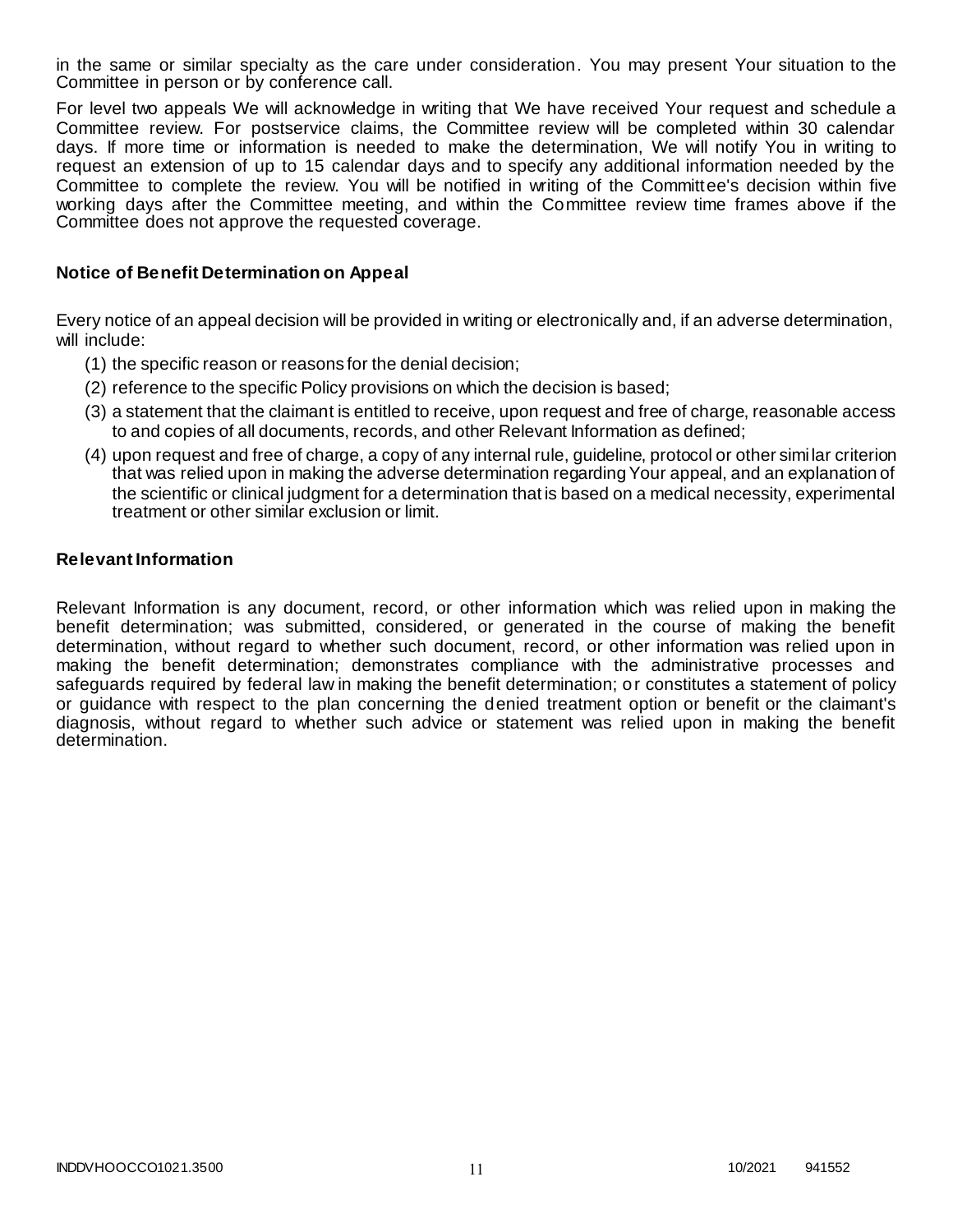# **I. Participating Dental Providers**

Cigna will provide a current list of Dentists currently participating with Cigna and their locations to each Covered Person upon request.

To verify if a Dentist is currently participating with Cigna and is accepting new Cigna Insureds, the Covered Person should visit Our website at mycigna.com.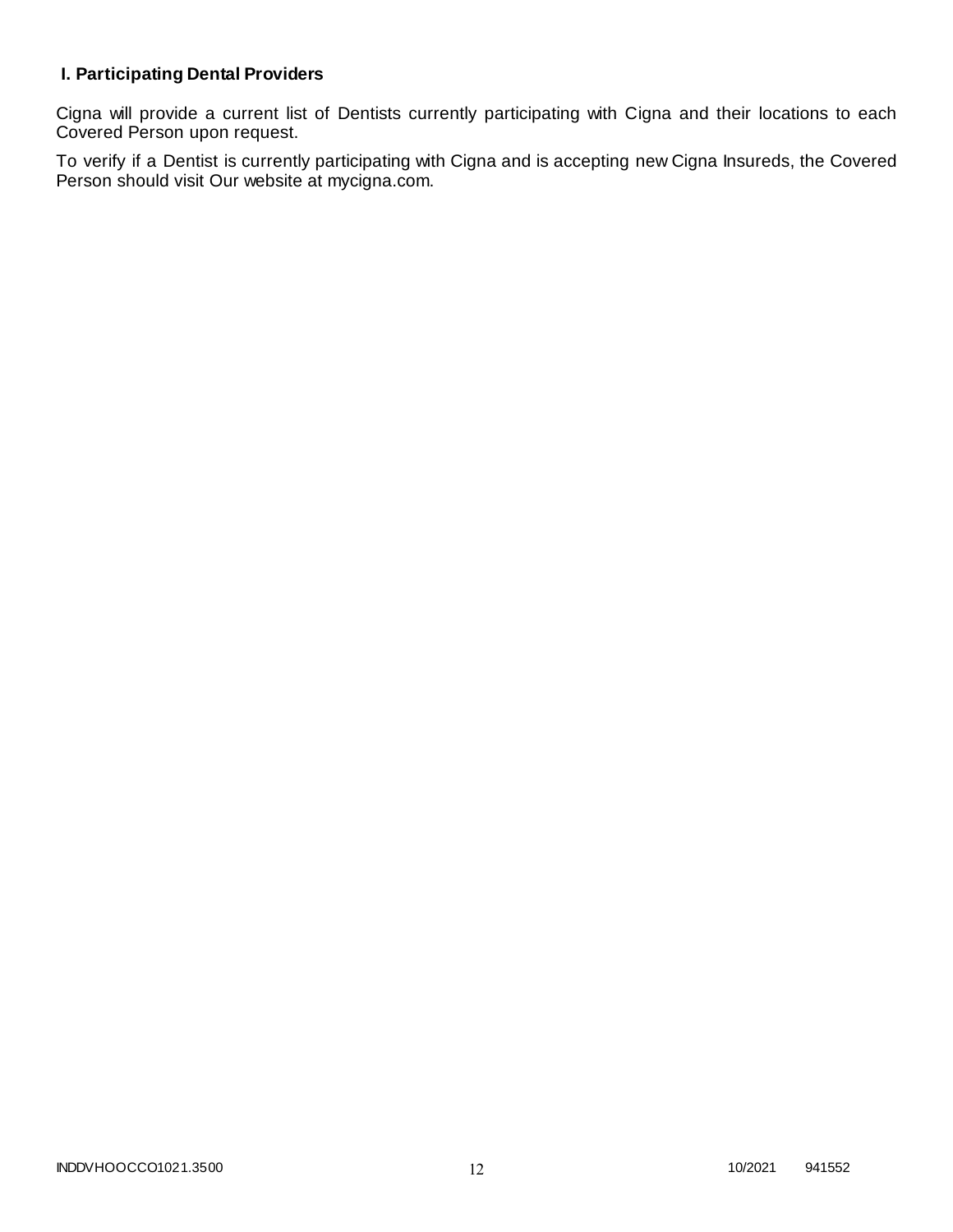### **J. Renewability, Eligibility, and Continuation**

1. The Policy will renew except for the specific events stated in the Policy. Cigna may change the premiums of the Policy with 60 days written notice to the Insured. However, Cigna will not refuse to renew or change the premium schedule for the Policy on an individual basis, but only for all Insureds in the same class and covered under the same Policy as You.

2. The individual plan is designed for residents of Colorado who are not enrolled under or covered by any other group or individual health coverage. You must notify Cigna of all changes that may affect any Covered Person's eligibility under the Policy.

3. You or Your Dependent(s) will become ineligible for coverage:

- When premiums are not paid according to the due dates and grace periods described in the premium section.
- With respect to Your Spouse, Domestic Partner, or partner to a Civil Union: when the Spouse is no longer married to the Insured or when the union is dissolved.
- With respect to You and Your Family Member(s): when You no longer meet the requirements listed in the Conditions of Eligibility section;
- The date the Policy terminates.
- **When the Insured no longer lives in the Service Area.**

4. If a Covered Person's eligibility under this Plan would terminate due to the Insured's death, divorce or if other Dependents would become ineligible due to age or no longer qualify as dependents for coverage under this Plan; except for the Insured's failure to pay premium, the Covered Person's insurance will be continued if the Covered Person exercising the continuation right notifies Cigna and pays the appropriate monthly premium within 60 days following the date this Policy would otherwise terminate. Any waiting periods in the new Plan will be considered as being met to the extent coverage was in force under this Plan.

5. If a Participating Provider leaves the network for any reason, all Covered Persons who are patients of that Participating Provider will be notified by Us, in writing, prior to the Participating Provider's termination. A Covered Person must be undergoing treatment, or have been seen at least once in the previous 12 months, by the Participating Provider in order to be considered in an active course of treatment. The continuity of care period for a Covered Persons who are undergoing an active course of treatment shall extend to the earlier of:

- The termination of the course of treatment by the Covered Person or the treating provider;
- Ninety (90) days after the effective date of the provider's departure or termination from the network, unless the Our Medical Director determines that a longer period is necessary;
- The date that care is successfully transitioned to a current Participating Provider;
- Benefit limitations under the plan are met or exceeded;
- The date that the coverage is terminated; or
- The care is no longer Medically Necessary.